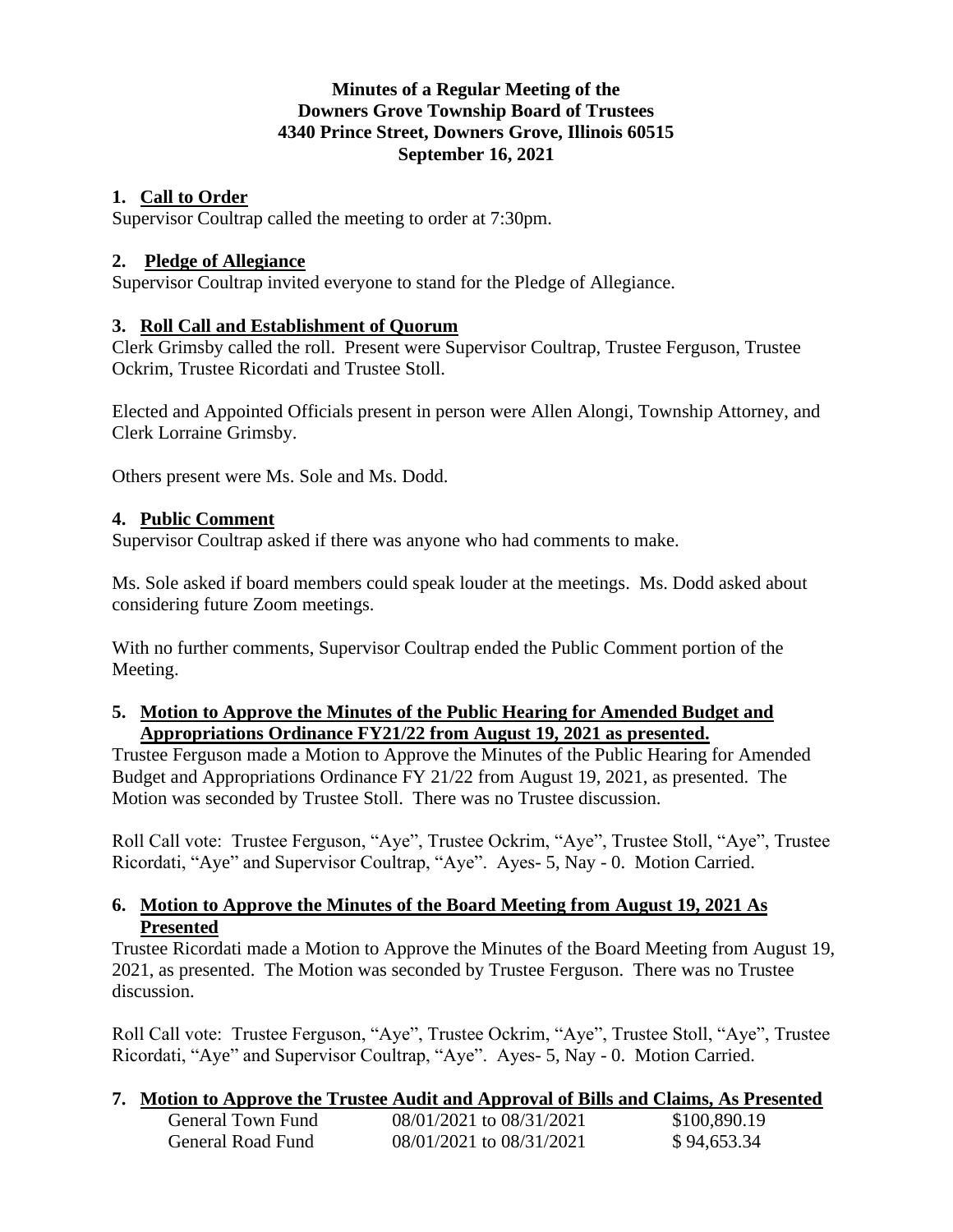Trustee Ockrim made a Motion to Approve the Trustee Audit and Approval of Bills and Claims, as presented. The Motion was seconded by Trustee Ricordati. There was no Trustee discussion.

Roll Call vote: Trustee Ferguson, "Aye", Trustee Ockrim, "Aye", Trustee Stoll, "Aye", Trustee Ricordati, "Aye" and Supervisor Coultrap, "Aye". Ayes - 5, Nays – 0. Motion Carried.

## **8. Motion to Approve Resolution 2020-1112-2 Downers Grove Township 2021 Board of Trustees Meeting Schedule.**

Amendment to change meeting times from 7:30 PM to 7:00 PM beginning October 21, 2021.

Trustee Ferguson made a Motion to Approve Resolution 2020-1112-2 Downers Grove Township 2021 Board of Trustees Meeting Schedule. The Motion was seconded by Trustee Ricordati.

Roll Call vote: Trustee Ferguson, "Aye", Trustee Ockrim, "Aye", Trustee Stoll, "Aye", Trustee Ricordati, "Aye" and Supervisor Coultrap, "Aye". Ayes - 5, Nays – 0. Motion Carried.

**9.** Annual Financial Report ending 2/28/21 presentation by Scott Duesner of WIPFLI, LLC. Mr. Duesner presented highlights of the Annual Financial report and answered questions.

# **10. Supervisor's Report**

Supervisor Coultrap reported that the Senior Survival Series was held today. The topic was Medicare, financial planning and Social Security. Peoples Resource Center will be holding computer training classes in the near future. Friends for Downers Grove Township Seniors' (FFDGTS) 3rd Annual Fundraiser will be hosted at the Senior Center on Thursday, October 28, 2021 from 5:30 – 7:30 PM.

## **11. Assessor Report**

Assessor Boltz reported that the Assessor's office has closed the books and published the notice in the newspaper. The 30 day appeal process will extend over October 4. The Assessor's website has been updated to assist residents with preparing comps.

## **12. Highway Commissioner Report**

Highway Commissioner Anderson could not make the meeting but provided the following report: We started our fall brush pickup.

We finished section one and are currently working in section two.

We worked with our Gradall operator for a week cleaning out ditches, installing several driveway culverts associated with ditching, installed several French drains and repaired a storm sewer system in the Southwest area of the Township.

The brush crew worked on several cutbacks ahead of our paving program. They also removed a few trees that were dead.

We hauled out dirt spoils to the landfill.

K-5 is finishing up our paving project on Clarendon Hills Rd. This is our project that we got the federal grant for and are sharing with the feds. We are paying for one-third of the project while they are picking up the other two-thirds. Paving should wrap up today and thermoplastic striping should be done by the end of the week.

Our concrete contractor is in the process of repairing and replacing the driveways, curbs and sidewalks on our list for this year. Work should be done soon and asphalt restoration will follow after the forms are pulled.